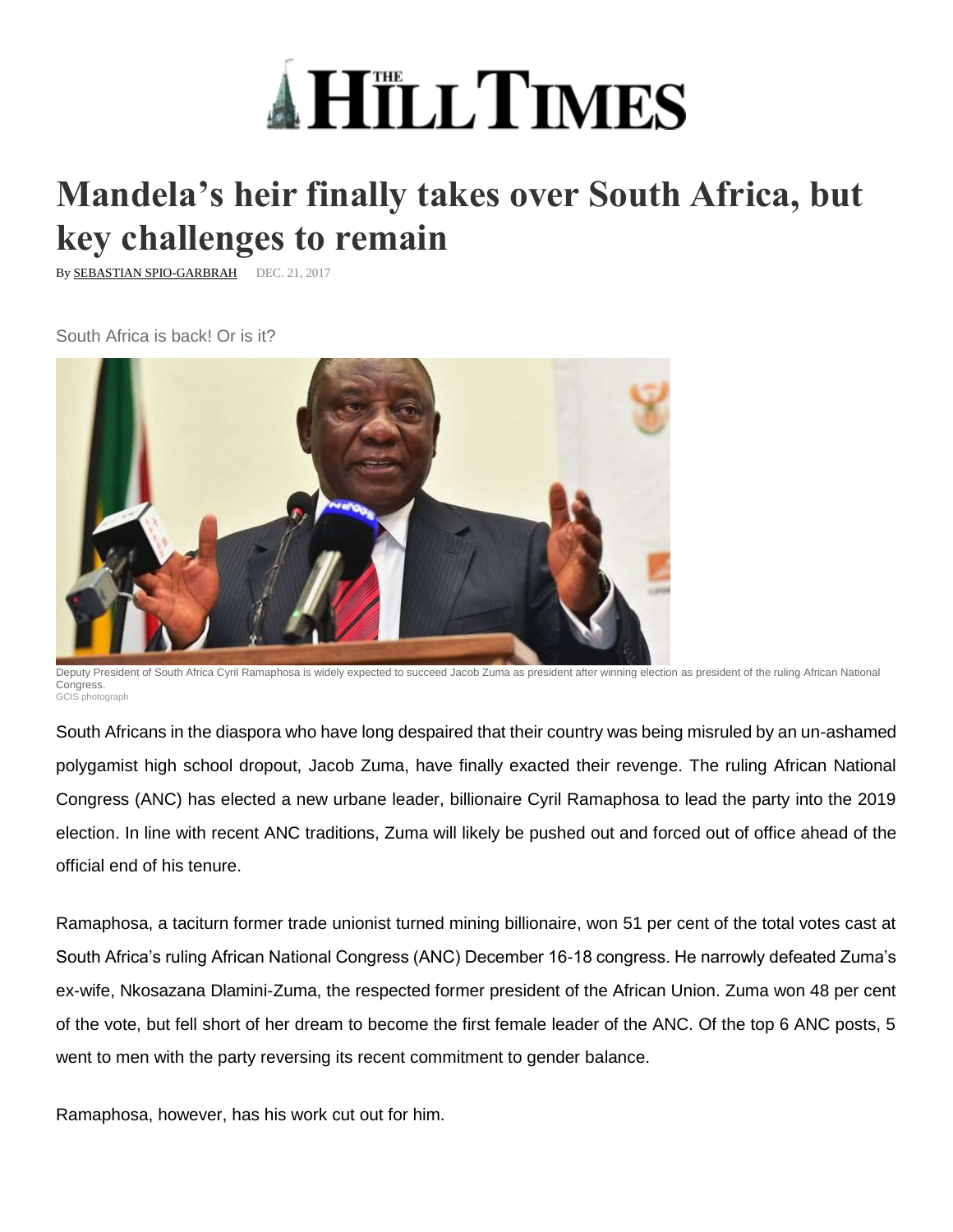South Africa's economy in U.S. dollar adjusted terms is effectively in a recession. Unemployment remains at around 30 per cent. The promise of free university education made by the party congress will cost the country several billions of dollars which it cannot afford. The country's mining sector lies in doldrums, with financial services and the non-mining sector dominating. Radical land reform which has been postponed several times since the end of the Mandela era is back on the agenda. Ramaphosa has very little fiscal room to move.

Beyond the larger economic issues, Ramaphosa, whose own independent political base is relatively narrow, will have to deal with several Zuma legacy issues – corruption allegations swirling around Zuma, the issues of 'state capture' by Zuma's corrupt associates and family, and various ongoing legal moves to eventually charge and sentence Zuma for corrupt acts dating back to the late 1990s and early 2000s. Managing Zuma may become one of Ramaphosa's biggest headaches. Much like former US President Gerald Ford, who pardoned President Nixon and lost the next election, Ramaphosa is likely to come under similar pressures to pardon Zuma, only for that issue to become an albatross on his neck in 2019.

Ramaphosa, unlike Zuma, Mbeki or Mandela before him also inherits a much weaker ANC organization. Paid membership has dropped precipitously in recent years. The young unemployed no longer relate to the increasingly ossified and bourgeoisie party. The ANC faces stiff competition on the left from the radical Economic Freedom Front (EFF) led by a former ANC youth leader. The EFF, unlike the ANC, calls for a total immediate redistribution of land, which is more than 70 per cent controlled by whites. The EFF also calls for a total nationalization of foreign mines and the independent central bank.

To the right, the ANC has the Democratic Alliance, which maintains a more centrist liberal course in economic and political affairs. Under Ramaphosa, a formal alliance with the DA is now very likely, with the disgruntled leftists in the party eventually migrating to the EFF.

Canada was one of the loudest international voices against apartheid. When the HIV epidemic broke out, Canada again stepped forward to help with billions in aid. Tens of thousands of South African's have migrated to Canada over the past two decades since the end of the Mandela regime.

Ramaphosa, having inherited the mantle of Mandela to finally deal with all the unresolved socio-economic structural challenges of South Africa, will need all the help he can get from Prime Minister Justin Trudeau. Canada's example of building a modern liberal, interracial, inter-ethnic and prosperous economy has much to commend to Mr. Ramaphosa.